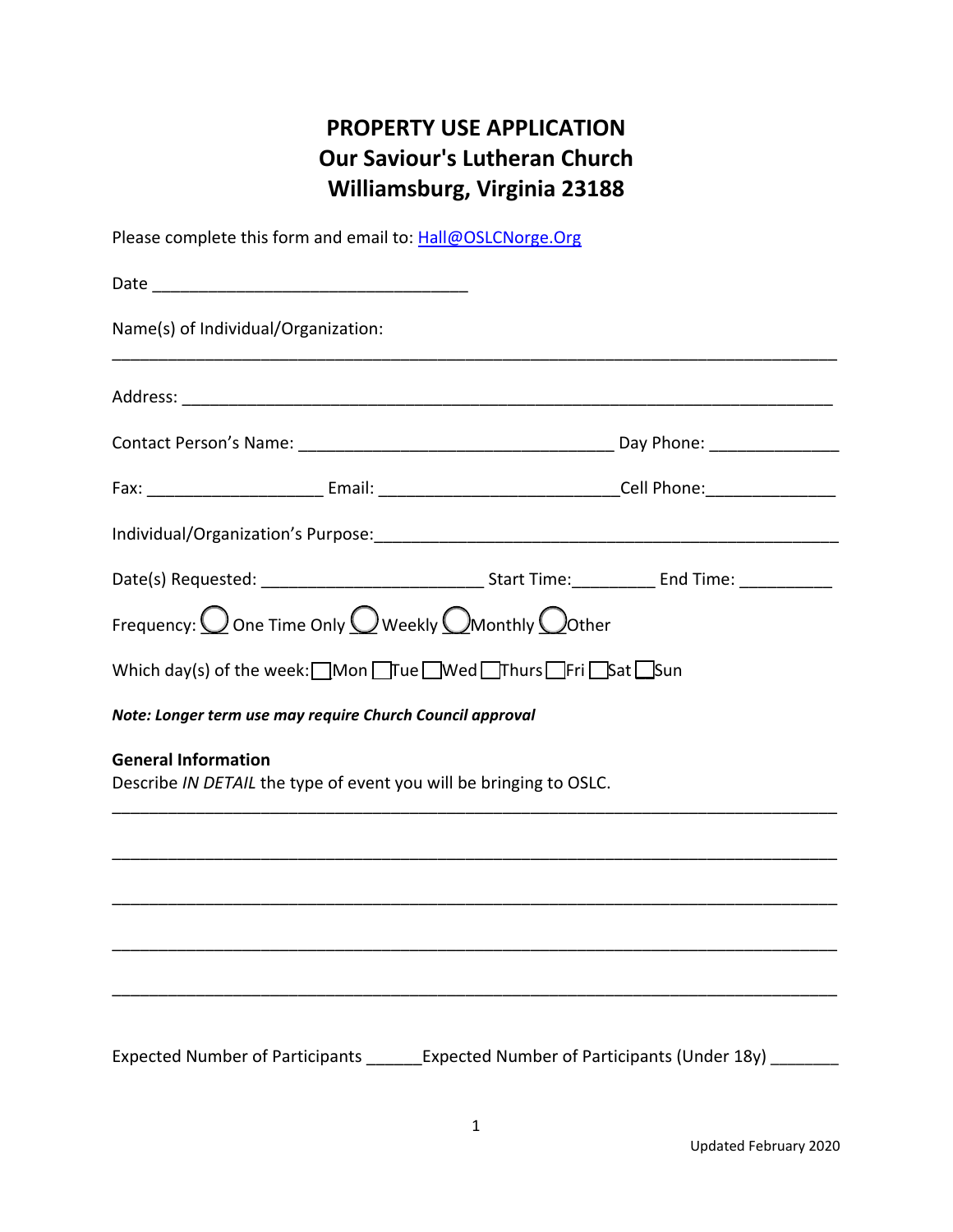| Will tickets be sold or admission charged for your event? $($ )Yes $($ )No                                                                                                                                                                          |  |  |
|-----------------------------------------------------------------------------------------------------------------------------------------------------------------------------------------------------------------------------------------------------|--|--|
| If yes, what are the admission fees and how will the net proceeds of this event be used?                                                                                                                                                            |  |  |
|                                                                                                                                                                                                                                                     |  |  |
| Will food or drink be consumed?<br>( )Yes ( )No<br>If food or drink, please describe the type and if the kitchen will be needed.                                                                                                                    |  |  |
| Note: A separate request is required if hot food will be prepared/served                                                                                                                                                                            |  |  |
| )Yes ( )No<br>Will alcohol be consumed?<br>If alcohol will be consumed, please describe the type of alcohol.                                                                                                                                        |  |  |
| Is your group a Nonprofit 501(c)(3) organization?<br>)Yes( )No                                                                                                                                                                                      |  |  |
| Nonprofit Tax ID Number: Nonprofit Tax                                                                                                                                                                                                              |  |  |
| Rooms/Areas Requested (See Fellowship Hall Floor Plan)<br>Church:<br>Sanctuary<br>Narthex<br>Fellowship Hall Main Spaces:<br>Lobby<br>Fellowship Hall (Stage Room)<br>Kitchen<br>Fellowship Hall Meeting Rooms/Areas:<br>Library<br>Conference Room |  |  |
| Room 7<br>Playground<br>Other                                                                                                                                                                                                                       |  |  |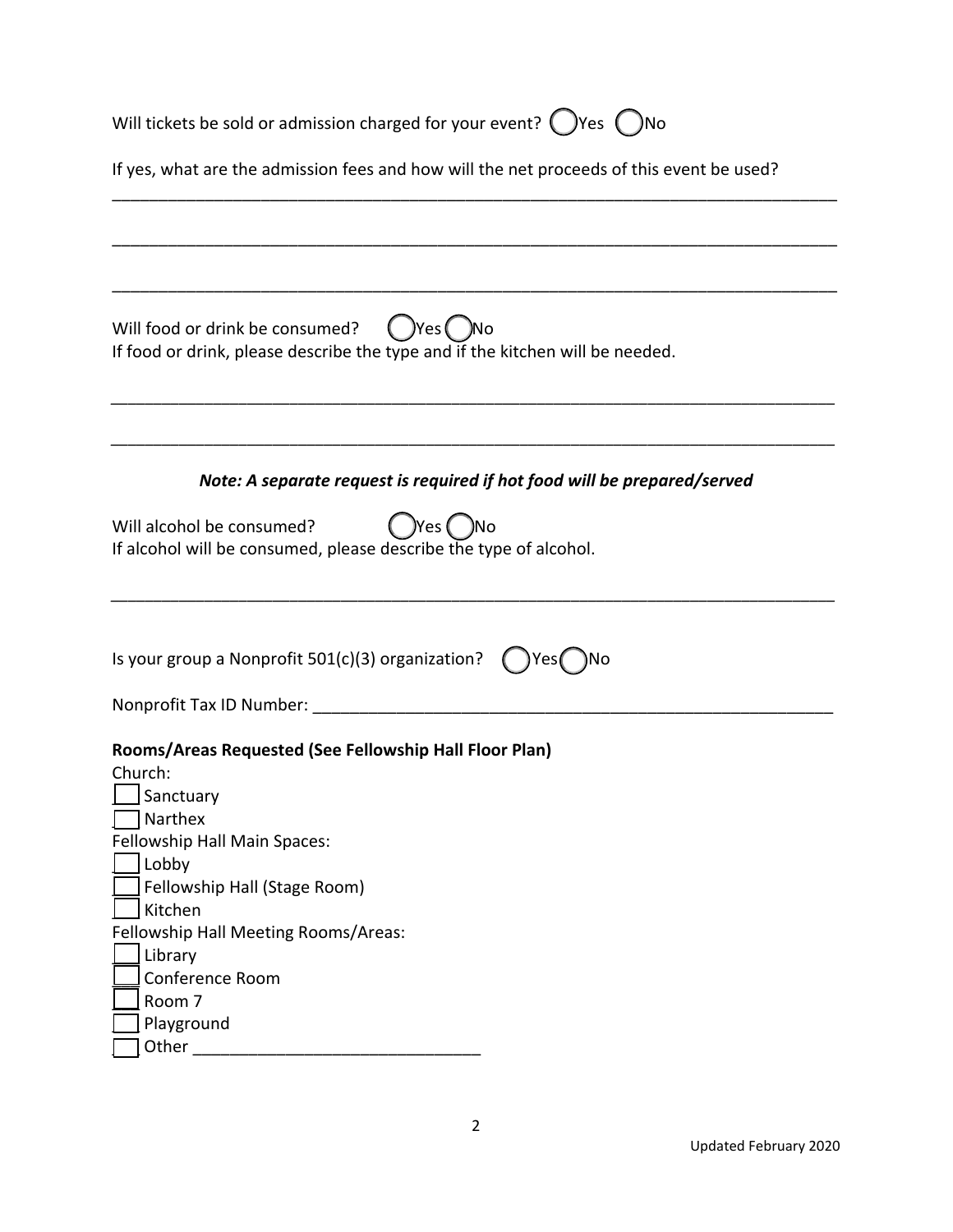## **Equipment Needs:**

| Piano     |  |
|-----------|--|
| Organ     |  |
| Tables (# |  |
| Chairs (# |  |
| 10ther    |  |

### **Special Needs or Requests:**

**Fees:** 

Payment by check only (no cash) to: Our Saviour's Lutheran Church

Facilities Usage Fee \_\_\_\_\_\_\_\_, per Property Usage Fee Schedule

Damage Deposit \_\_\_\_\_\_\_\_, **\$100 per building** (Refundable – separate check)

Key Deposit \_\_\_\_\_\_\_\_, **\$20.00 per key**, (Non‐refundable – separate check)

Cleaning Fee \_\_\_\_\_\_\_\_ (When property use provided at no charge)

AV Assistance Fee \_\_\_\_\_\_\_\_

*Note: Liability Insurance may be requested before approval of event* 

\_\_\_\_\_\_\_\_\_\_\_\_\_\_\_\_\_\_\_\_\_\_\_\_\_\_\_\_\_\_\_\_\_\_\_\_\_\_\_\_\_\_\_\_\_\_\_\_\_\_\_\_\_\_\_\_\_\_\_\_\_\_\_\_\_\_\_\_\_\_\_\_\_\_\_\_\_\_

\_\_\_\_\_\_\_\_\_\_\_\_\_\_\_\_\_\_\_\_\_\_\_\_\_\_\_\_\_\_\_\_\_\_\_\_\_\_\_\_\_\_\_\_\_\_\_\_\_\_\_\_\_\_\_\_\_\_\_\_\_\_\_\_\_\_\_\_\_\_\_\_\_\_\_\_\_\_

\_\_\_\_\_\_\_\_\_\_\_\_\_\_\_\_\_\_\_\_\_\_\_\_\_\_\_\_\_\_\_\_\_\_\_\_\_\_\_\_\_\_\_\_\_\_\_\_\_\_\_\_\_\_\_\_\_\_\_\_\_\_\_\_\_\_\_\_\_\_\_\_\_\_\_\_\_\_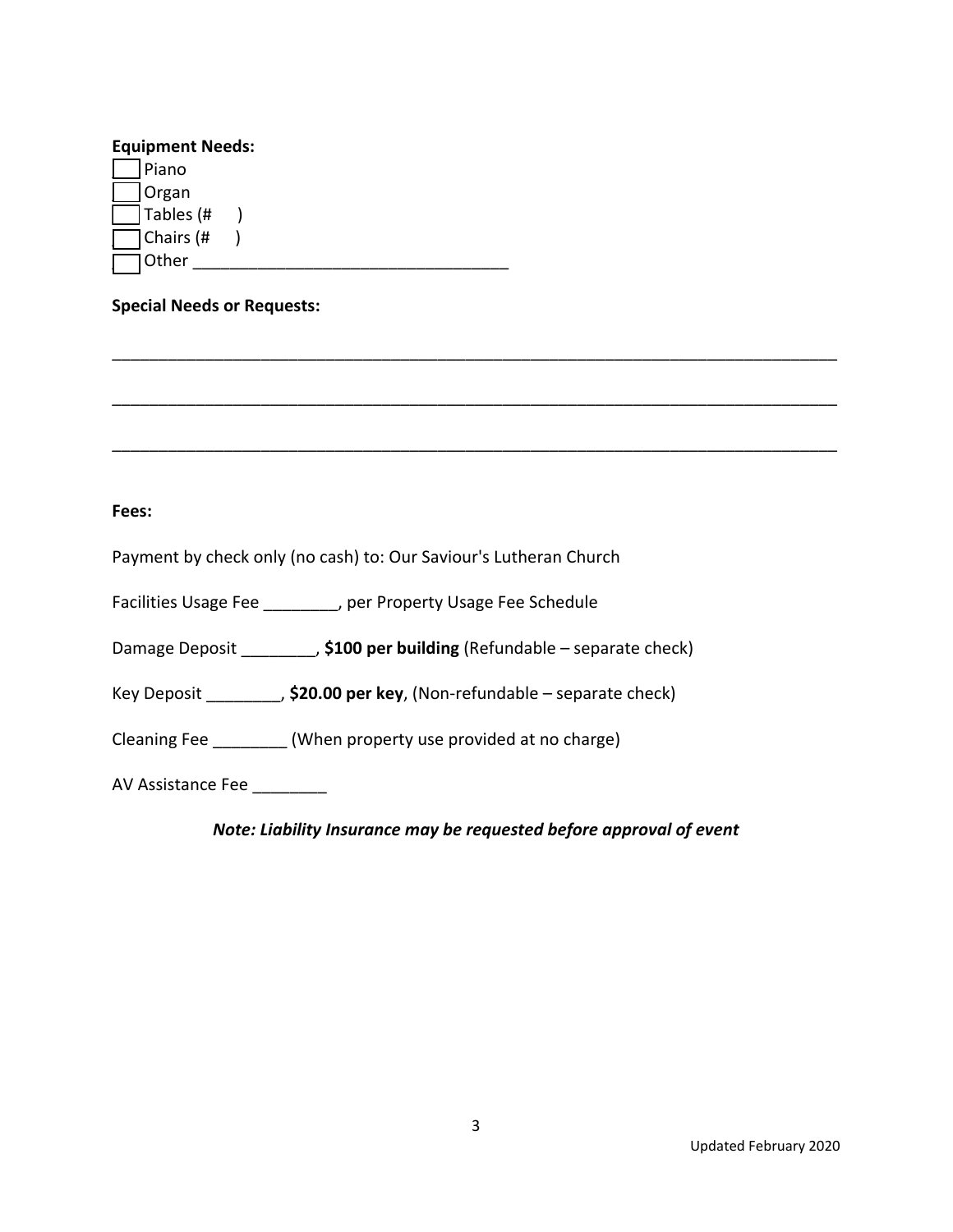#### **AGREEMENT**

## *Completed After Review/Approval of Request*

**Q** Request Approved **Q** Request Denied

By signing below, I have read and agree to OSLC's Use of Facilities Policy, Property Rules and Regulations and Child and Youth Abuse Prevention Program Document.

| Requesting Individual/Org                                   |  |  |  |
|-------------------------------------------------------------|--|--|--|
|                                                             |  |  |  |
| Church Council President or Designee                        |  |  |  |
| <b>AGREEMENT CLOSE-OUT</b>                                  |  |  |  |
| Damage Deposit Refunded [include to who, how much and date] |  |  |  |
| Damage Deposit Retained [include amount and reason]         |  |  |  |
|                                                             |  |  |  |
|                                                             |  |  |  |
|                                                             |  |  |  |
|                                                             |  |  |  |
|                                                             |  |  |  |
|                                                             |  |  |  |
| Signature _________<br>Requesting Individual/Org            |  |  |  |
|                                                             |  |  |  |
| Church Council President or Designee                        |  |  |  |
| $\overline{a}$                                              |  |  |  |